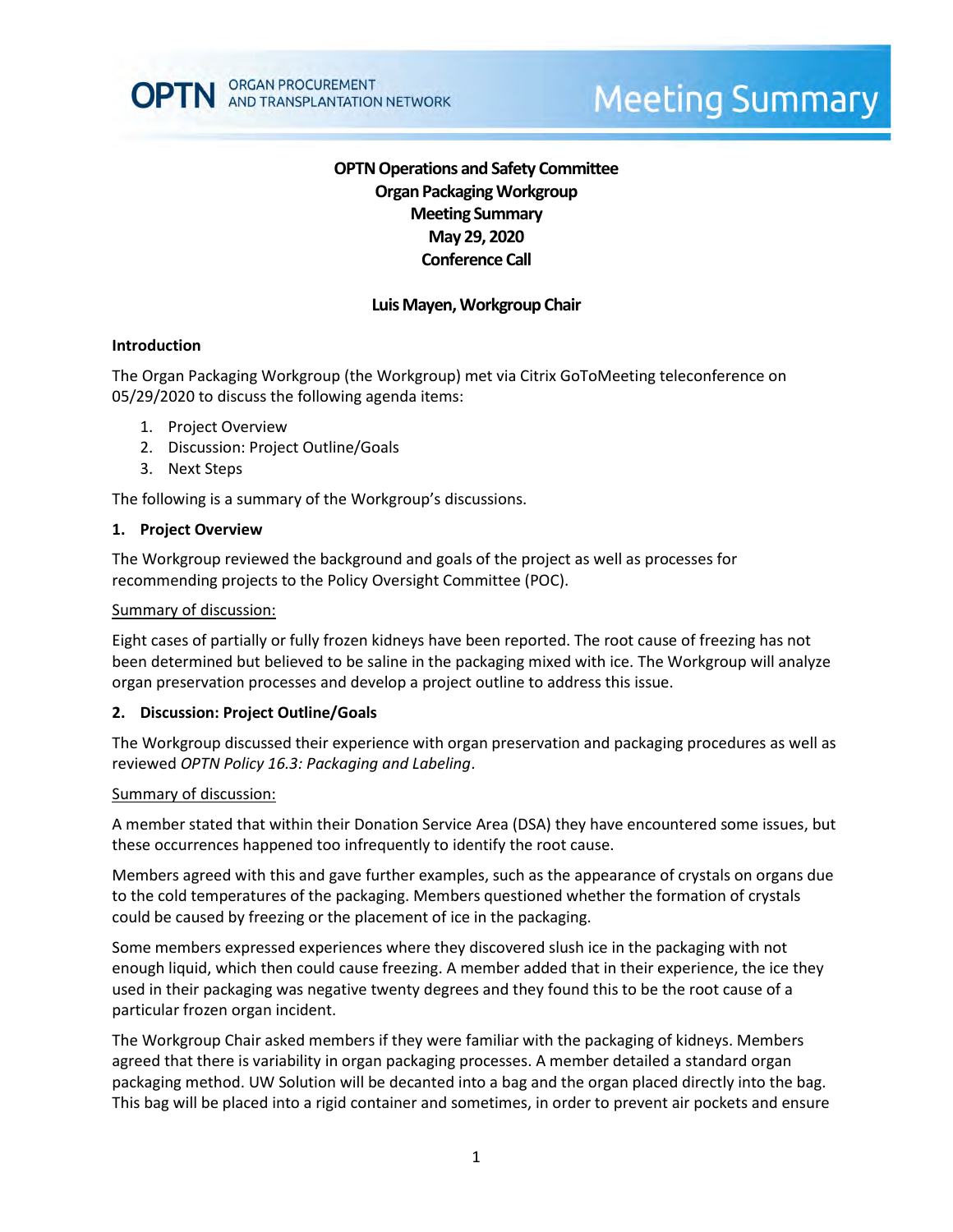the organ is maintained cold, pieces of the frozen saline are added to fill in any gaps. Some members also expressed concern on whether the addition of frozen saline could potentially be the cause of organs becoming either partially or fully frozen.

A member asked if there is enough information to know which packaging procedure is correct. Another member responded that if they are able to collect data on incidents and identify the variations in packaging, they could potentially find answers. A member asked if there were any studies or experiments that analyzed packaging techniques. Members were not aware of any.

A member asked if it was possible to have a group check organ temperatures to gather data in an effort to determine a root cause. Members agreed that this would be very helpful considering the gaps in data, although a widespread study would pose difficulties.

Another member suggested gathering information on past frozen organ cases and use that data to examine root causes in order to understand policy options. A member asked if it was possible for the Workgroup to receive all records of frozen organs. UNOS staff will looked into this further to see if any additional information is available. A member stated that even if the Workgroup is unable to determine a root cause, education on past packaging accidents could be a viable and helpful approach.

A member asked if the scope of this project is all organ packaging or solely kidneys. A member responded that the data will help give a better understanding, but most of the cases discussed have been kidney and liver. A member asked if pancreas is included since the packaging is similar. A member responded that they have heard reports of pancreas packaging issues and it is worth exploring issues with other organs. A member asked if fresh tissue grafts are similar enough to be included. Members did not know the answer to this but agreed that tissue has a different tolerance for preservation than other organs so it might not be applicable.

A member stated that while *OPTN Policy 16.3: Packaging and Labeling* appears prescriptive, there is a lot of variation that could align with the policy language resulting in different procedures across members. The policy language currently requires a triple sterile barrier to protect organs. Members discussed variations in organ packaging among OPOs and suggested the possibility of standardizing these requirements by providing more detailed information in policy. The member pointed out this policy does not mention saline.

Another member asked if a presentation on the standard types of organ packaging would be helpful for the Workgroup members at the next meeting. Members agreed this training could be helpful.

## Next steps:

- UNOS staff will look into any additional reports of partial or frozen organ cases (not limited to kidneys and livers).
- The Workgroup will continue their discussion on packaging procedures.

## **3. Next Steps**

The Workgroup discussed next steps.

## Summary of Discussion:

The Workgroup agreed that more information would be needed to fully assess the problem. A member mentioned surveying Organ Procurement Organizations (OPOs) to review Standard Operating Procedures (SOPs) as it pertains to organ preservation and packaging.

Before determining next steps, a detailed understanding of organ preservation would be beneficial first before determining how best to address this issue. A member suggested reaching identifying and